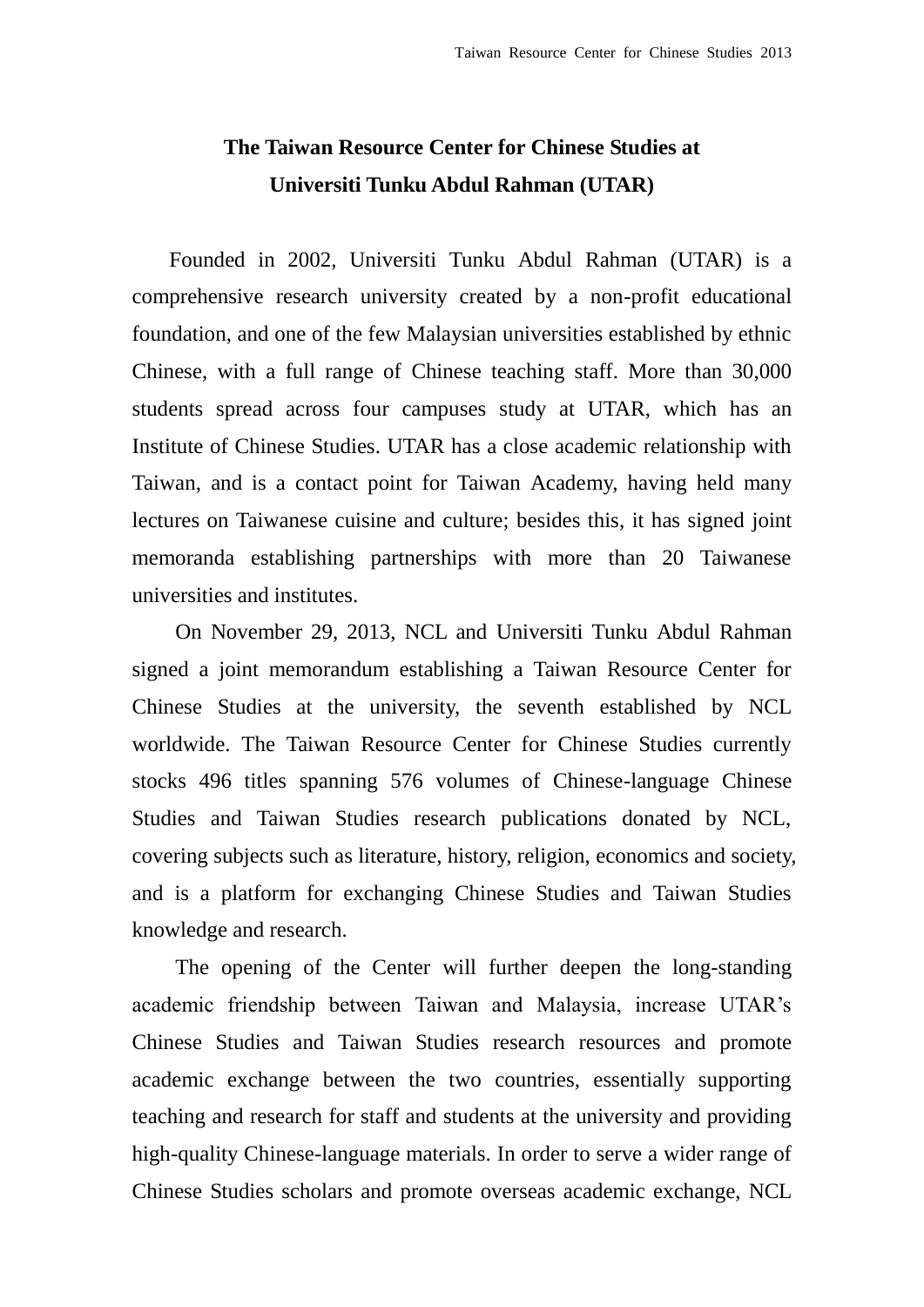will continue to disseminate research and share resources through the Resource Center, and to provide UTAR with Taiwan's top publications and research resources.



Honored guests watch a DVD in English produced by NCL introducing Taiwan's Chinese Studies resources



Representatives of NCL and UTAR pose for a photograph following the signing of the joint memorandum establishing the partnership between the two institutions



Cutting the red tape, from left to right: President of UTAR Ir. Prof. Academician Dato' Dr. Chuah Hean Teik, Taiwanese representative to Malaysia Luo Chung-ta, Chairman of UTAR University Council Tun Ling Liong Sik, and director of NCL International Cooperation Division Liao Shiow-man.